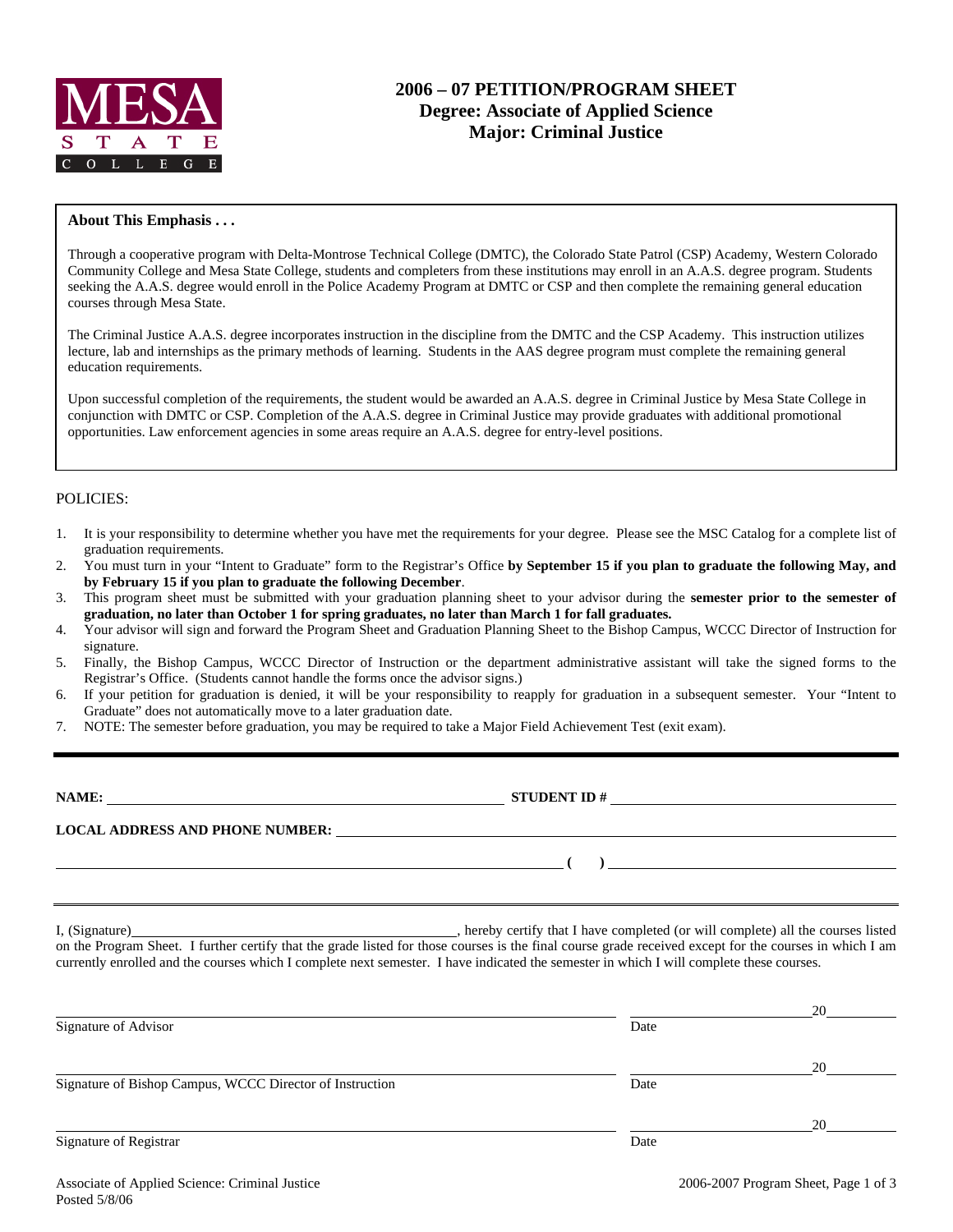- A cumulative grade point average of 2.0 or higher must be maintained for all courses taken and a "C" or better must be achieved in each course which comprises the area of emphasis or specialization for CRJ.
- To meet the academic residency requirement, a student must earn 16 semester hours at Mesa State College in no fewer than two semesters.
- See the current MSC catalog for the list of courses that fulfill the A.A.S. general education requirement.
- It is recommended that students work closely with a faculty advisor when selecting appropriate courses and scheduling classes.

| <b>GENERAL EDUCATION</b> (18 Semester Hours)                 |       |        |                                                         |      |      |           |                                       |                                                              |        |       |      |      |           |  |  |
|--------------------------------------------------------------|-------|--------|---------------------------------------------------------|------|------|-----------|---------------------------------------|--------------------------------------------------------------|--------|-------|------|------|-----------|--|--|
| Course                                                       | No.   | Credit | Grade                                                   | Term | Year | Trns/Subs | Course                                | No.                                                          | Credit | Grade | Term | Year | Trns/Subs |  |  |
| <b>English</b> (6 semester hours)                            |       |        |                                                         |      |      |           |                                       | Social and Behavioral Science, Humanities or Selected Speech |        |       |      |      |           |  |  |
| <b>ENGL</b>                                                  | 111   |        | $\frac{3}{2}$ $\frac{1}{2}$ $\frac{1}{2}$ $\frac{1}{2}$ |      |      |           | <b>Courses</b> (6 semester hours)     |                                                              |        |       |      |      |           |  |  |
| <b>ENGL</b>                                                  | - 112 |        | $\overline{3}$                                          |      |      |           |                                       |                                                              |        |       |      |      |           |  |  |
|                                                              |       |        |                                                         |      |      |           |                                       |                                                              |        |       |      |      |           |  |  |
| <b>Mathematics - MATH 113 or UTEC 107 (4 semester hours)</b> |       |        |                                                         |      |      |           | <b>Kinesiology</b> (2 semester hours) |                                                              |        |       |      |      |           |  |  |
|                                                              |       |        | $\overline{4}$                                          |      |      |           | <b>KINE/HPWA</b>                      | 100                                                          |        |       |      |      |           |  |  |
|                                                              |       |        |                                                         |      |      |           | <b>KINA/HPWE</b>                      |                                                              |        |       |      |      |           |  |  |

#### **Associate of Applied Science: Criminal Justice** (51 Semester Hours)

| Course                                              | No. | Credit                                                          | Grade | Term | Year | Trns/Subs |                                                      | Course     | No. | Credit                  | Grade | Term                                                             | Year | Trns/Subs |
|-----------------------------------------------------|-----|-----------------------------------------------------------------|-------|------|------|-----------|------------------------------------------------------|------------|-----|-------------------------|-------|------------------------------------------------------------------|------|-----------|
| <b>Criminal Justice Core (27 semester hours)</b>    |     |                                                                 |       |      |      |           |                                                      |            |     |                         |       |                                                                  |      |           |
| <b>CRJ</b>                                          | 110 | $\overline{3}$                                                  |       |      |      |           |                                                      | <b>CRJ</b> | 145 | $\frac{3}{2}$           |       |                                                                  |      |           |
| <b>CRJ</b>                                          | 111 | $\overline{\mathbf{3}}$                                         |       |      |      |           |                                                      | <b>CRJ</b> | 210 | $\overline{3}$          |       |                                                                  |      |           |
| <b>CRJ</b>                                          | 112 | $\frac{3}{2}$                                                   |       |      |      |           |                                                      | <b>CRJ</b> | 220 | $\frac{3}{2}$           |       |                                                                  |      |           |
| <b>CRJ</b>                                          | 125 | $\frac{3}{2}$                                                   |       |      |      |           |                                                      | <b>CRJ</b> | 230 | $\overline{\mathbf{3}}$ |       |                                                                  |      |           |
| <b>CRJ</b>                                          | 135 | $\overline{\phantom{0}3}$                                       |       |      |      |           |                                                      |            |     |                         |       |                                                                  |      |           |
| Detentions/Corrections Emphasis (24 semester hours) |     |                                                                 |       |      |      |           | Police Science/Academy Emphasis (30 semester hours)* |            |     |                         |       |                                                                  |      |           |
| <b>CRJ</b>                                          | 149 | $\frac{3}{2}$                                                   |       |      |      |           |                                                      | <b>CRJ</b> | 101 | 10                      |       |                                                                  |      |           |
| <b>CRJ</b>                                          | 215 | $\frac{3}{2}$                                                   |       |      |      |           |                                                      | <b>CRJ</b> | 104 | 5 <sup>5</sup>          |       |                                                                  |      |           |
| <b>CRJ</b>                                          | 225 | $\frac{3}{2}$                                                   |       |      |      |           |                                                      | <b>CRJ</b> | 115 | $\overline{\mathbf{3}}$ |       |                                                                  |      |           |
| <b>CRJ</b>                                          | 255 | $\overline{\phantom{0}3}$                                       |       |      |      |           |                                                      | <b>CRJ</b> | 118 | $\overline{3}$          |       |                                                                  |      |           |
| <b>CRJ</b>                                          | 256 | $\overline{3}$                                                  |       |      |      |           |                                                      | <b>CRJ</b> | 126 | $\overline{\mathbf{3}}$ |       |                                                                  |      |           |
|                                                     |     | Detentions/Corrections or Police Academy Electives – 9 semester |       |      |      |           |                                                      |            |     |                         |       |                                                                  |      |           |
| hours                                               |     |                                                                 |       |      |      |           |                                                      | <b>CRJ</b> | 127 | $\overline{\mathbf{3}}$ |       |                                                                  |      |           |
|                                                     |     |                                                                 |       |      |      |           |                                                      | <b>CRJ</b> | 246 | $\frac{3}{2}$           |       |                                                                  |      |           |
|                                                     |     |                                                                 |       |      |      |           |                                                      |            |     |                         |       | *24 credits of the Police Science Emphasis are required for the  |      |           |
|                                                     |     |                                                                 |       |      |      |           |                                                      |            |     |                         |       | A.A.S. degree. 30 semester hours are required for a certificate. |      |           |
|                                                     |     |                                                                 |       |      |      |           |                                                      |            |     |                         |       |                                                                  |      |           |

#### **GENERAL EDUCATION** (16 Semester Hours)

**English – 6** Semester Hours ENGL 111 **and** ENGL 112

#### **Mathematics – 4** semester hours UTEC 107 or MATH 113

**Social and Behavioral Science, Humanities, or Selected Speech Courses – 6** semester hours (See current MSC catalog for the approved list of courses that fulfill this requirement.)